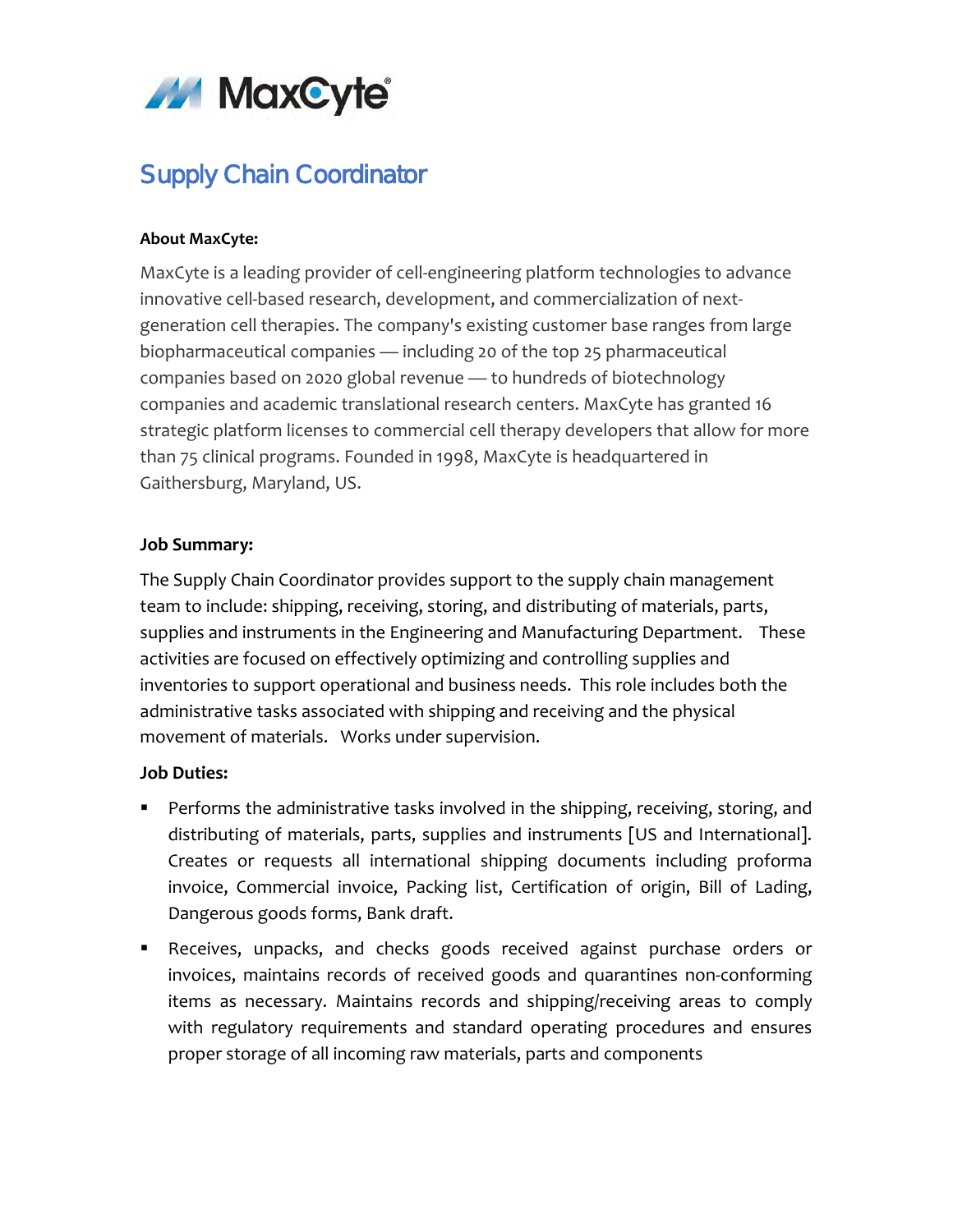- Orders and maintains shipping supplies or provides Purchasing a list of needed items.
- **Prepares and organizes processing assembly finished goods for bi-annual** inventory counts.
- Kitting of Process Assemblies (PA) for Sales Order shipments.
- Adds or removes items from storage locations as directed by management or fulfill Sale Orders (SO) and/or manufacturing jobs.
- **Prepares and maintains records of instruments and other items shipped. Tracks** orders and communicates to customers as needed.
- **Prepares shipping labels; inspects and packs final shipments being sent to** external and internal customers. Posts weights and shipping charges and prepares goods for final shipment.
- Support as needed R&D shipment of reagents and materials for Field Application Scientists and customers.
- **Works with shipping partners to resolve international shipping/ logistics issues.**
- Assists in reviewing and completing all supply chain associated documentation in compliance with GMP
- **Complies with all applicable policies regarding health, safety, and environmental** policies
- **•** Other responsibilities as assigned

## **Job Qualifications:**

- AA in General Studies, Business, Computer Science, Engineering, or related area or equivalent experience and at least 4 years of supply chain coordination support including: shipping/receiving and inventory control experience in a life sciences company; or equivalent.
- **International Shipping and Receiving documentation generation and tracking** experience required
- Must have 2 years of experience working in GMP or another regulated environment
- **Experience in handling frozen and cryogenic materials and clinical supplies a plus.**